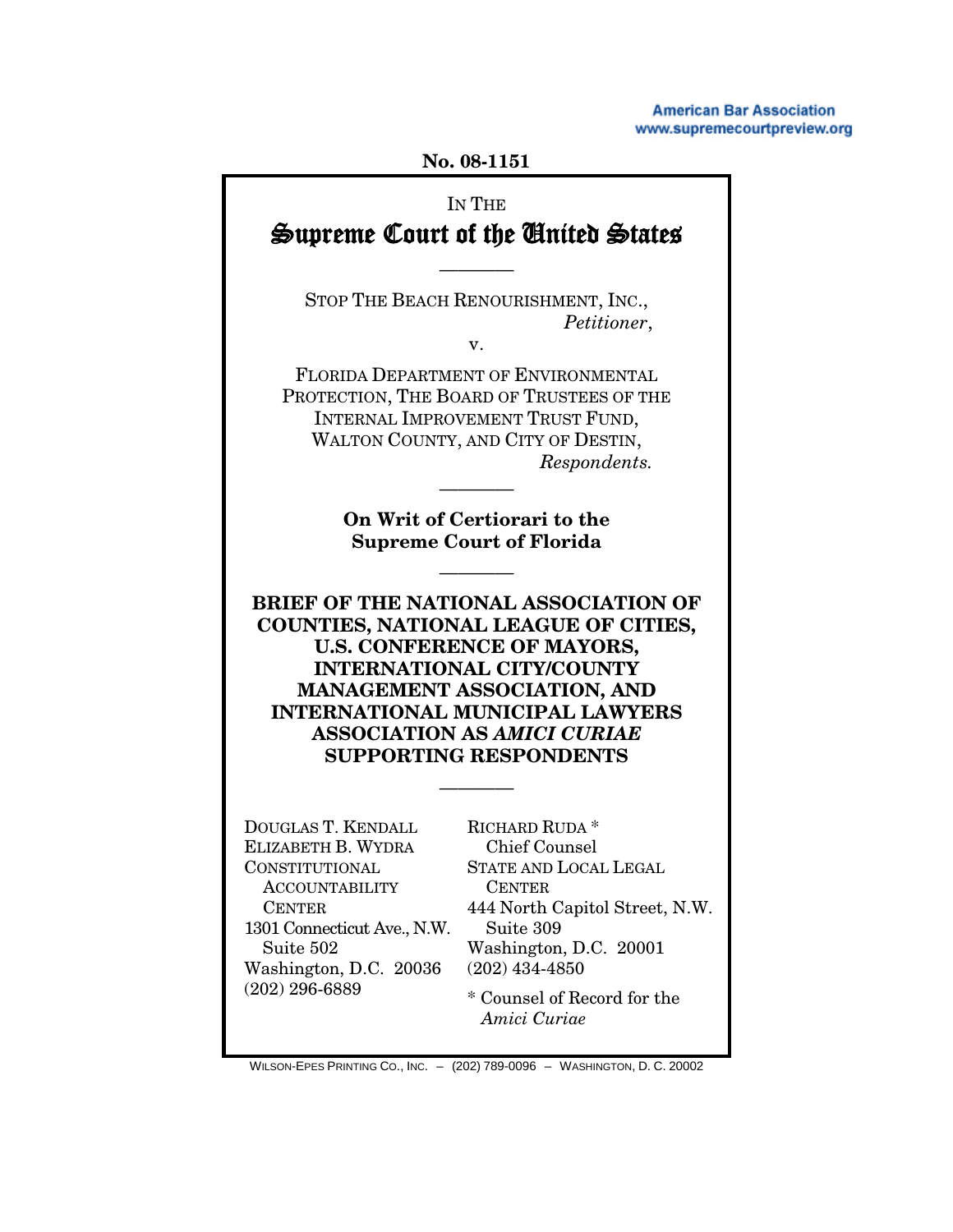## QUESTIONS PRESENTED

*Amici* will address the following questions:

1. Whether the Florida Supreme Court's resolution of questions of Florida property law in this case has full or fair support in prior Florida law.

2. Whether, as petitioner asserts, the judgment of the Florida Supreme Court gives rise to a cause of action for just compensation under the Takings Clause.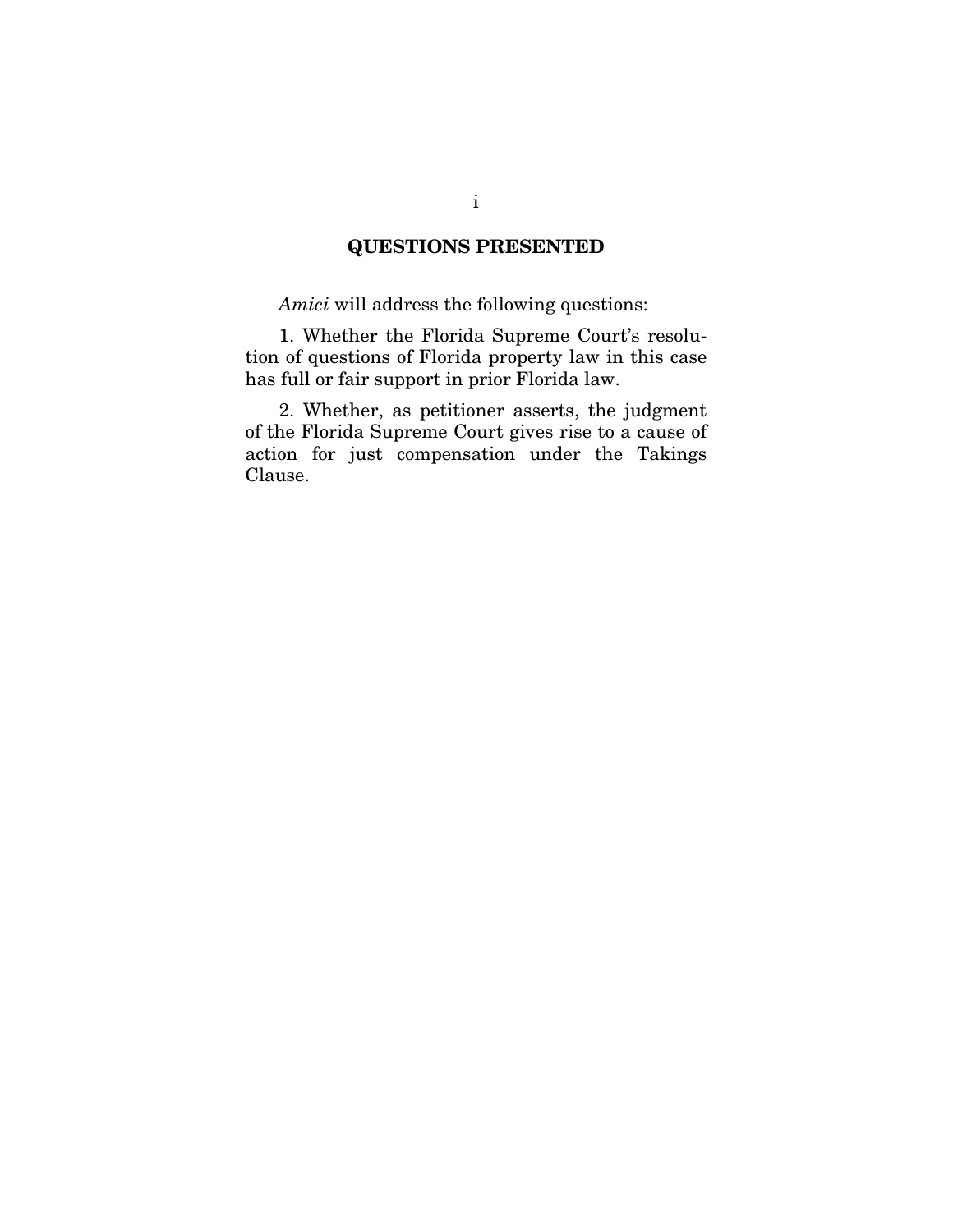# TABLE OF CONTENTS

|--|

| INTEREST OF THE AMICI CURIAE 1                                                                                                                                                      |
|-------------------------------------------------------------------------------------------------------------------------------------------------------------------------------------|
|                                                                                                                                                                                     |
|                                                                                                                                                                                     |
| THE JUDGMENT OF THE SUPREME<br>I.<br>COURT OF FLORIDA SHOULD BE<br>AFFIRMED BECAUSE<br>IT<br><b>IS</b><br>SUPPORTED BY A FAIR AND<br>SUBSTANTIAL BASIS IN FLORIDA                   |
|                                                                                                                                                                                     |
| II. PETITIONER'S JUDICIAL TAKINGS<br>THEORY IS LEGALLY UNSOUND<br>AND VIOLATES CORE PRECEPTS OF                                                                                     |
| A. The History of the Takings Clause<br>Shows Respect for State Control of<br>the Development of Property Law7                                                                      |
| B. Development of State Property Law<br>Requires a Strong Relationship<br>Between State Legislatures and<br>State Courts That Should Not Be<br>Sundered by Petitioner's Doctrine of |
| C. Petitioner's Judicial Takings Theory                                                                                                                                             |
|                                                                                                                                                                                     |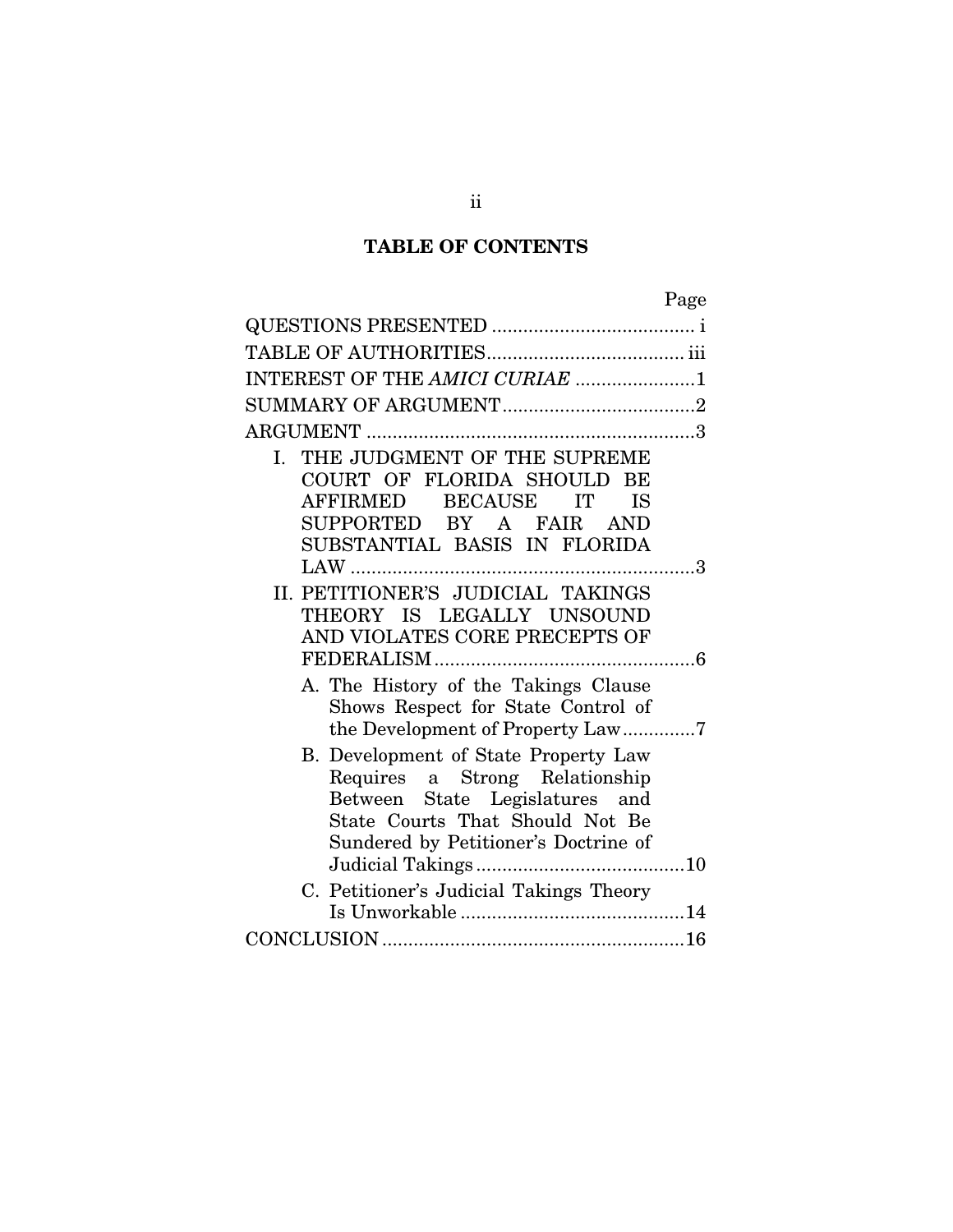## TABLE OF AUTHORITIES

| Cases                                          | Page |
|------------------------------------------------|------|
| Bouie v. City of Columbia,                     |      |
|                                                |      |
| Demorest v. City Bank Farmers Trust Co.,       |      |
|                                                |      |
| Enterprise Irrigation Dist. v. Farmers         |      |
| Mutual Canal Co., 243 U.S. 157 (1917)5         |      |
| Exxon Mobil Corp. v. Saudi Basic Indus. Corp., |      |
|                                                |      |
| General Motors Corp. v. Romein,                |      |
|                                                |      |
| Howlett v. Rose,                               |      |
|                                                |      |
| Lawrence v. State Tax Comm'n,                  |      |
|                                                |      |
| Lehman Bros. v. Schein,                        |      |
|                                                |      |
| Lucas v. South Carolina Coastal Council,       |      |
|                                                |      |
| Memphis Natural Gas Co. v. Beeler,             |      |
|                                                |      |
| Moragne v. States Marine Lines,                |      |
|                                                |      |
| NAACP v. Alabama ex rel. Patterson,            |      |
|                                                |      |
| New York Times v. Sullivan,                    |      |
|                                                |      |
| Nickel v. Cole,                                |      |
|                                                |      |
| Reinman v. City of Little Rock,                |      |
|                                                |      |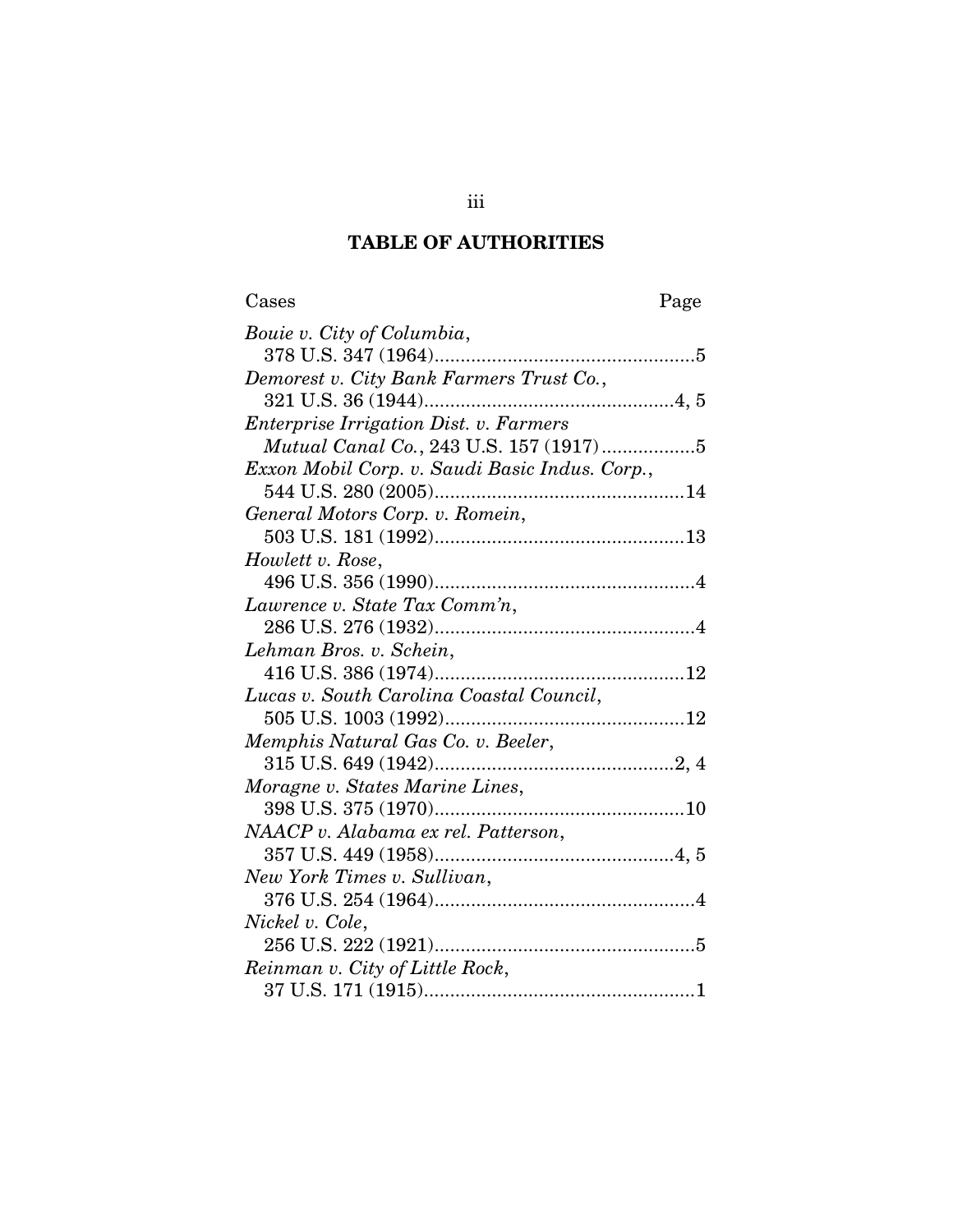# TABLE OF AUTHORITIES—continued

| Rogers v. Tennessee,                       |
|--------------------------------------------|
|                                            |
| Rooker v. Fidelity Trust Co.,              |
|                                            |
| San Remo Hotel v. City and County of       |
| San Francisco, 545 U.S. 323 (2005)14, 15   |
| Sauer v. City of New York,                 |
|                                            |
| Staub v. City of Baxley,                   |
|                                            |
| Stevens v. City of Cannon Beach,           |
|                                            |
| Van Rensselaer v. Kearney,                 |
|                                            |
| Ward v. Love County Bd. of Comm'rs,        |
|                                            |
| Williamson County Reg'l Planning Comm'n v. |
| Hamilton Bank, 473 U.S. 172 (1985)14       |
| Wolfe v. North Carolina,                   |
|                                            |

### Statutes

| First Judiciary Act, 1 Stat. 73 (1789), codified at 28 |  |
|--------------------------------------------------------|--|
|                                                        |  |

iv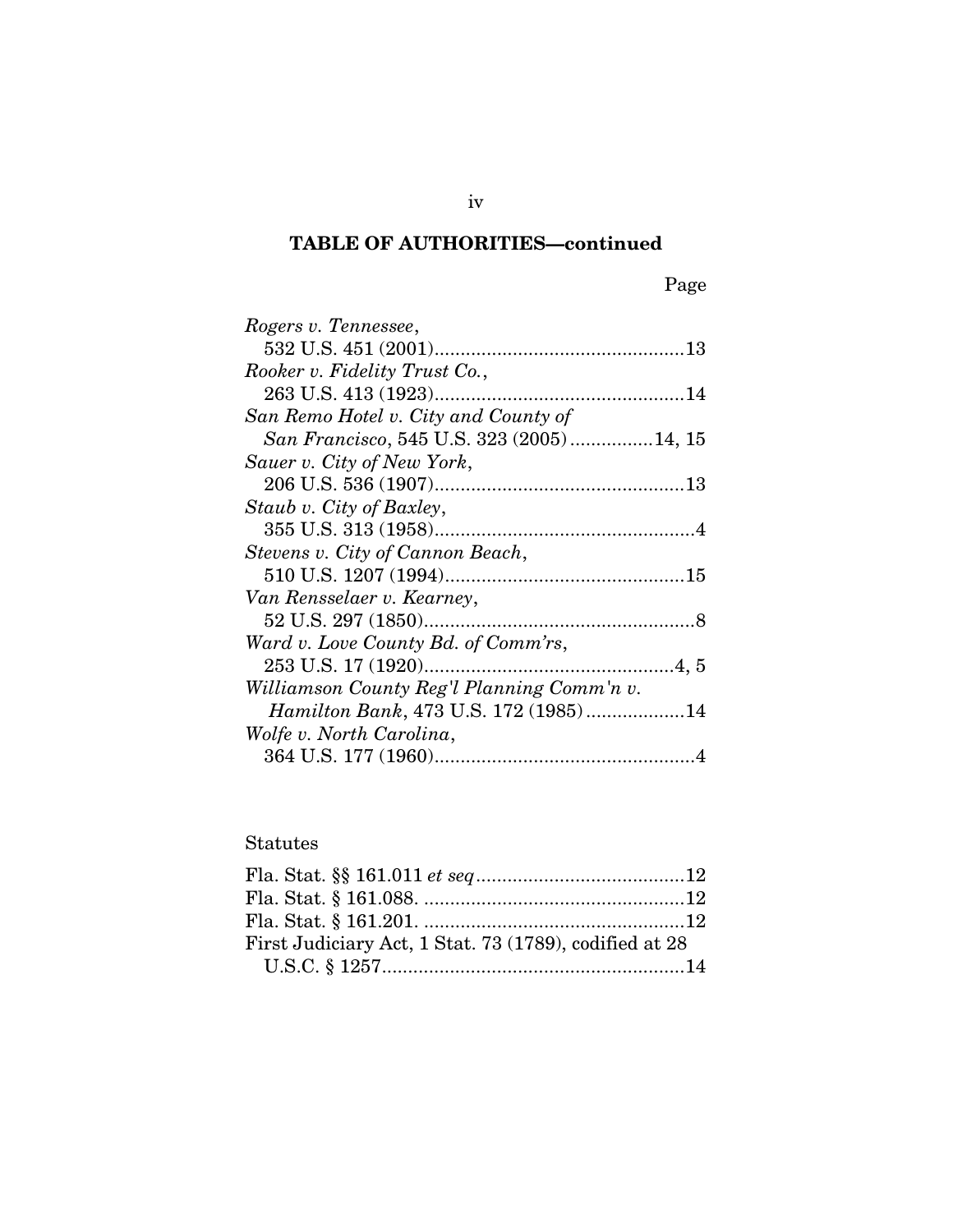# TABLE OF AUTHORITIES—continued

Page

### Other Authorities

| Alexandra B. Klass, Common Law and                  |
|-----------------------------------------------------|
| Federalism in the Age of the Regulatory State,      |
|                                                     |
| Barton H. Thompson, Jr., Judicial Takings,          |
|                                                     |
| Bernadette Meyler, Towards a Common Law             |
| <i>Originalism</i> , 59 Stan. L. Rev. 551 (2006) 11 |
| Hugh Henry Brackenridge, Law Miscellanies iv        |
| (Lawbook Exchange Ltd. 2001) (1814)11               |
| Ellen Ash Peters, Common Law Judging in             |
| a Statutory World: An Address, 43 U. Pitt.          |
|                                                     |
| Jerry L. Anderson, Comparative Perspectives         |
| on Property Rights: The Right to Exclude,           |
|                                                     |
| John F. Hart, Land Use Law in the Early             |
| Republic and the Original Meaning of the            |
| <i>Takings Clause</i> , 94 Nw. U. L. Rev.           |
|                                                     |
| Kathleen S. Sullivan, Constitutional Context:       |
| Women and Rights Discourse in Nineteenth            |
|                                                     |
| M. Stuart Madden, The Vital Common Law:             |
| Its Role in a Statutory Age, 18 U. Ark.             |
|                                                     |

v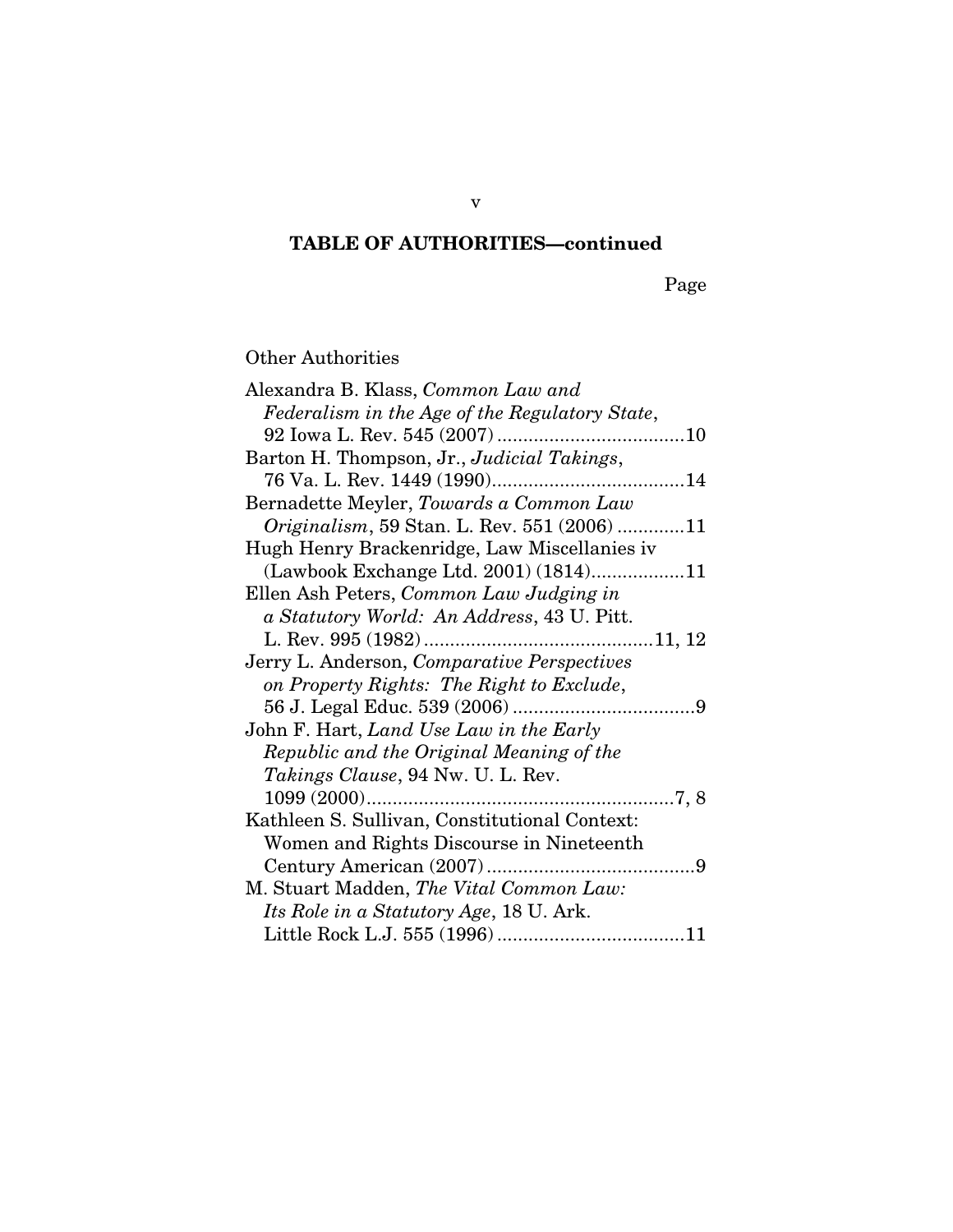## TABLE OF AUTHORITIES—continued

Page

| Reva B. Siegel, The Modernization of Marital |
|----------------------------------------------|
| Status Law: Adjudicating Wives' Rights to    |
| Earnings 1860-1930, 82 Geo. L.J. 2127        |
|                                              |
| Richard H. Chused, Married Women's Property  |
| Law: 1800-1850, 71 Geo. L.J. 1359 (1983)9    |
| Roscoe Pound, The Spirit of the Common       |
|                                              |
| Stanley N. Katz, Republicanism and the Law   |
| of Inheritance in the American Revolutionary |
|                                              |

vi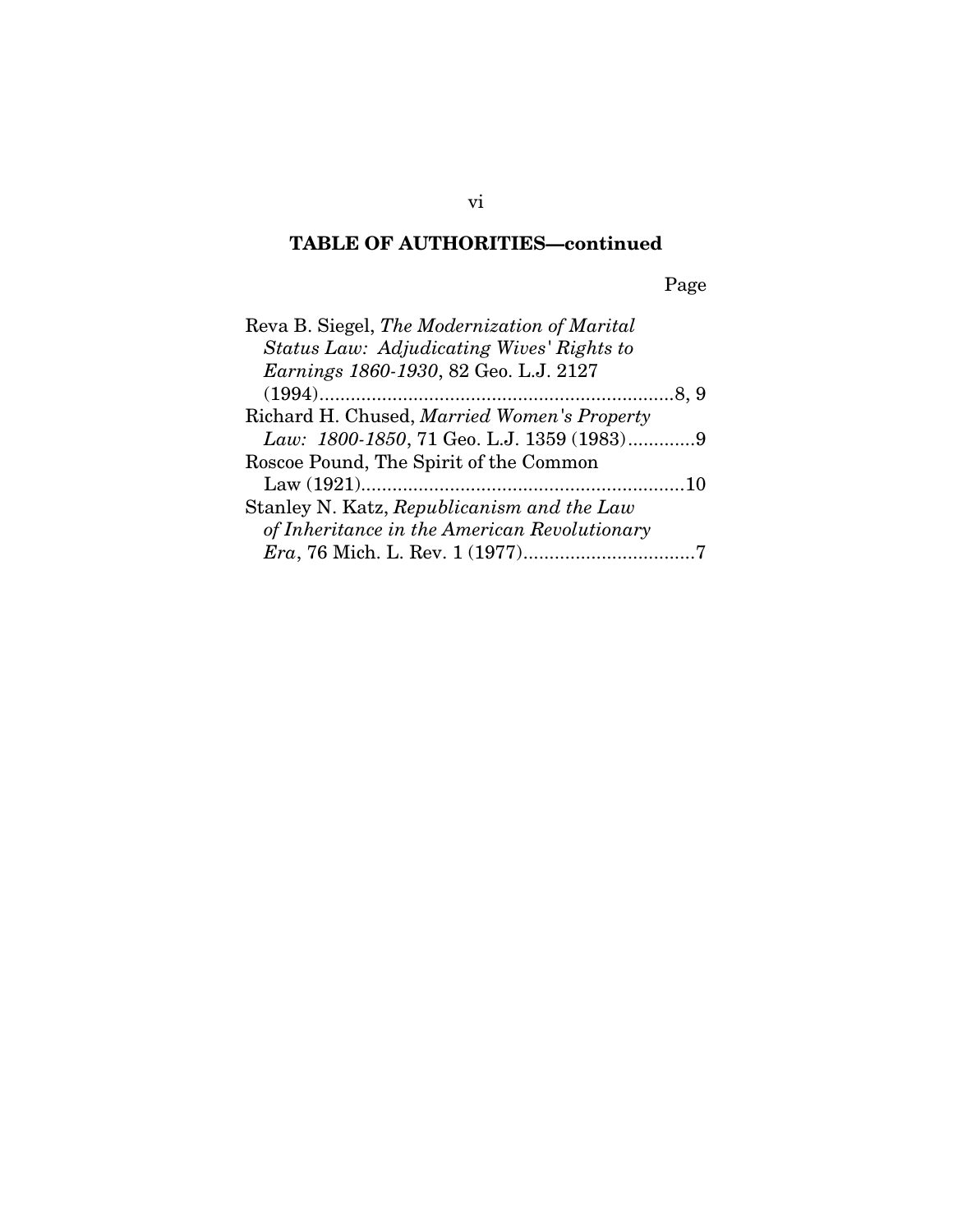#### INTEREST OF THE *AMICI CURIAE*

*Amici* are organizations whose members include county and city governments and officials throughout the United States.<sup>1</sup> Amici have a compelling interest in preserving their police power to engage in reasonable land use regulation in furtherance of environmental preservation, such as beach renourishment in littoral States whose economies and quality of life depend upon taking essential measures to counter beach erosion.

This Court has historically been reluctant to interfere with state and local governments' exercise of their police powers, even when alleged to effect a deprivation of property, and has accorded police power regulations "a considerable latitude of discretion." *Reinman v. City of Little Rock*, 237 U.S. 171, 177 (1915). As explained by the court below, "[r]ecognizing the importance and volatility of Florida's beaches, the [Florida] Legislature . . . enacted the Beach and Shore Preservation Act." Pet. App. 8. As this case demonstrates, the "judicial takings" theory advanced by petitioner would pose a serious obstacle to the accomplishment of the vital environmental preservation that has been the goal of this statute for almost half a century.

*Amici* respectfully submit that a judicial takings doctrine is both unnecessary for the protection of constitutional rights and unworkable as a legal re-

 $\overline{a}$ 

<sup>1</sup> The parties have consented to the filing of this *amicus* brief and their consent letters have been filed with the Clerk. This brief was not authored in whole or in part by counsel for a party, and no person or entity, other than *amici* and their members, has made a monetary contribution to the preparation or submission of this brief.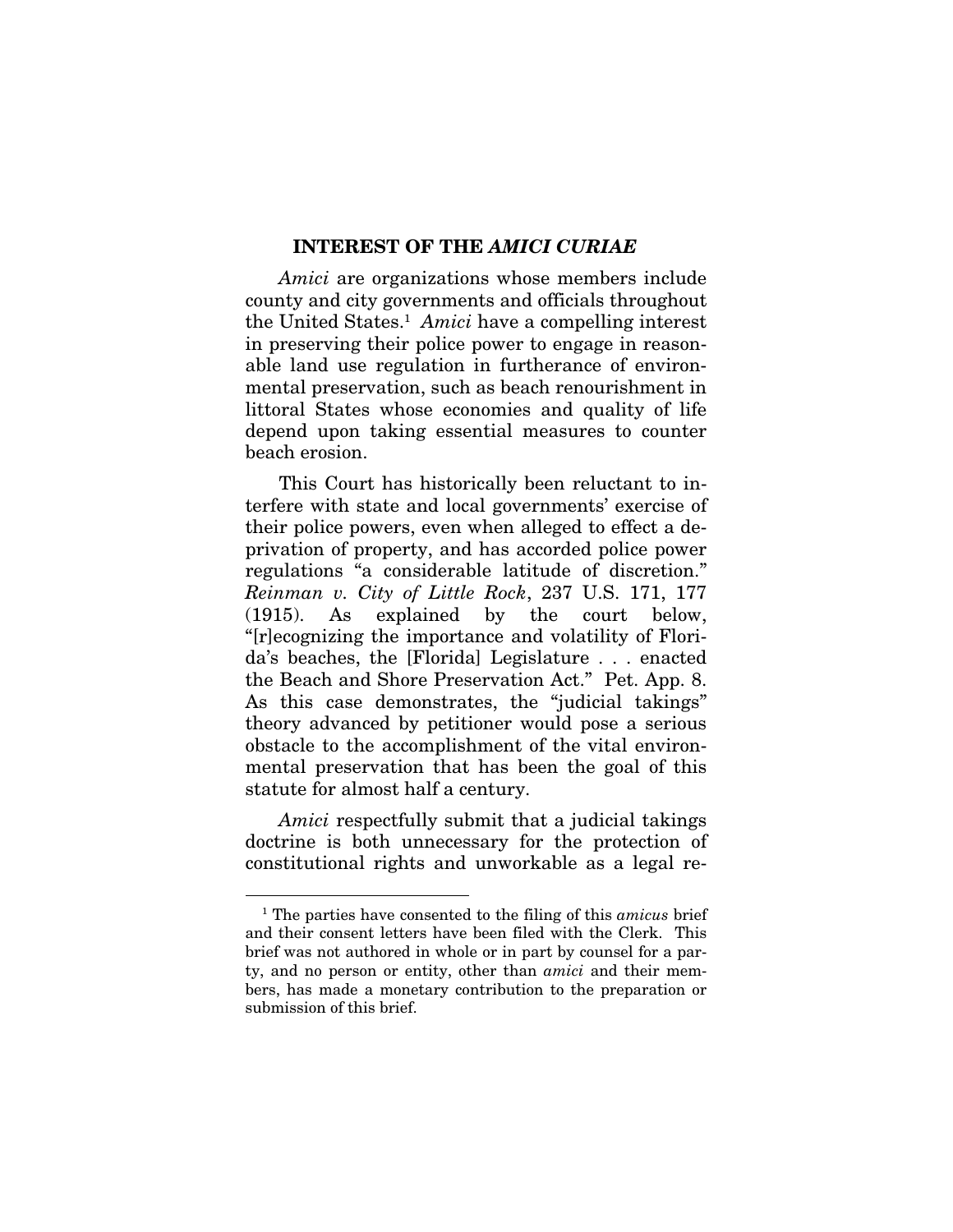medy. They accordingly submit this brief to assist the Court in the resolution of this case.

#### SUMMARY OF ARGUMENT

1. There is no need for this Court to recognize petitioner's proposed "judicial takings" doctrine because there is nothing novel about its federal constitutional challenge to the judgment below. For over a century the Court has conducted limited and highlydeferential review of state-court interpretations of state law challenged as violating federal rights. As this Court reiterated six decades ago, state-law questions are "conclusively settled by the decision of the state court save only as this Court, in the performance of its duty to safeguard an asserted constitutional right, may inquire whether the decision of the state question rests upon a fair or substantial basis." *Memphis Natural Gas Co. v. Beeler*, 315 U.S. 649, 654 (1942).

The judgment of the Supreme Court of Florida easily satisfies scrutiny under the traditional "fair or substantial" standard. The court below had more than fair or substantial support in state law for its judgment because it did not change Florida law in any significant respect. Its judgment is based on detailed analysis of, and pertinent quotations from, Florida common and statutory law. There is nothing to suggest that the court reached its decision in bad faith; on the contrary, the existence of substantial majority and dissenting opinions indicates a full and fair canvassing of state law. Notwithstanding petitioner's invocation of a "judicial taking" doctrine, the judgment below should be affirmed because of its fair and substantial basis in Florida law.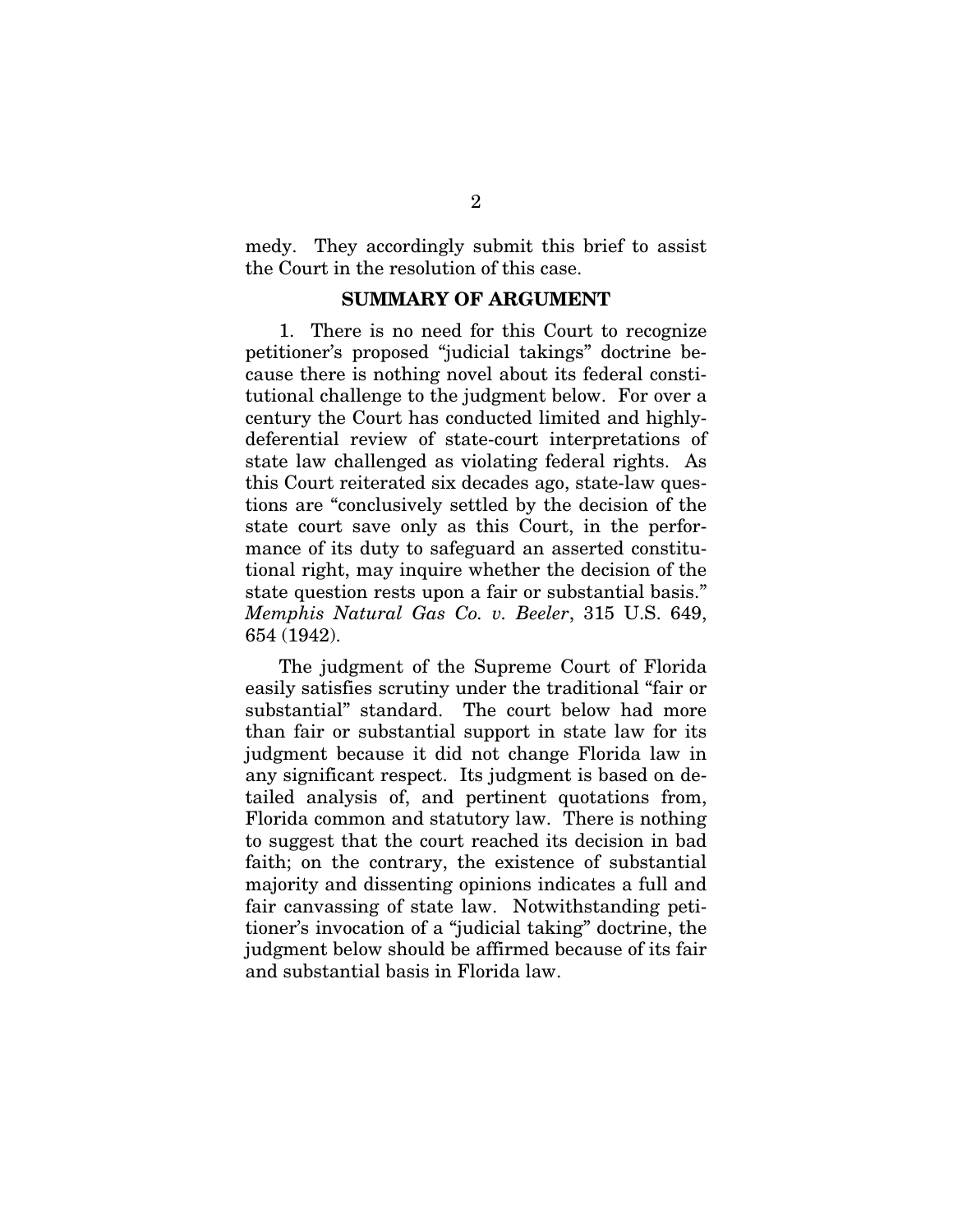2. Petitioner's "judicial takings" theory is legally unsound and violates core principles of constitutional federalism. The Takings Clause was enacted against a legal backdrop that included a long history of legislative and judicial modification of state-law property interests. Examples of such reasoned and reasonable modifications abound since the adoption of the Bill of Rights.

Such development of property law has always been based on a strong interrelationship between state legislatures and state courts, an essential foundation of our legal system. The strong interrelationship between the legislative and judicial branches of state government which has always been essential for the development of American law would be seriously threatened by the adoption of a novel doctrine of "judicial takings."

Finally, petitioner's judicial takings theory is unworkable. It would encourage inefficient litigation and make this Court the final arbiter of diverse state property-law doctrines, all in aid of a novel legal remedy that is unnecessary to protect constitutional rights.

#### ARGUMENT

### I. THE JUDGMENT OF THE SUPREME COURT OF FLORIDA SHOULD BE AF-FIRMED BECAUSE IT IS SUPPORTED BY A FAIR AND SUBSTANTIAL BASIS IN FLORIDA LAW.

There is nothing novel about petitioner's federal constitutional challenge to the state-law judgment of the Supreme Court of Florida, nor does it require this Court to fashion a new and uncharted doctrine of "judicial takings." For over a century the Court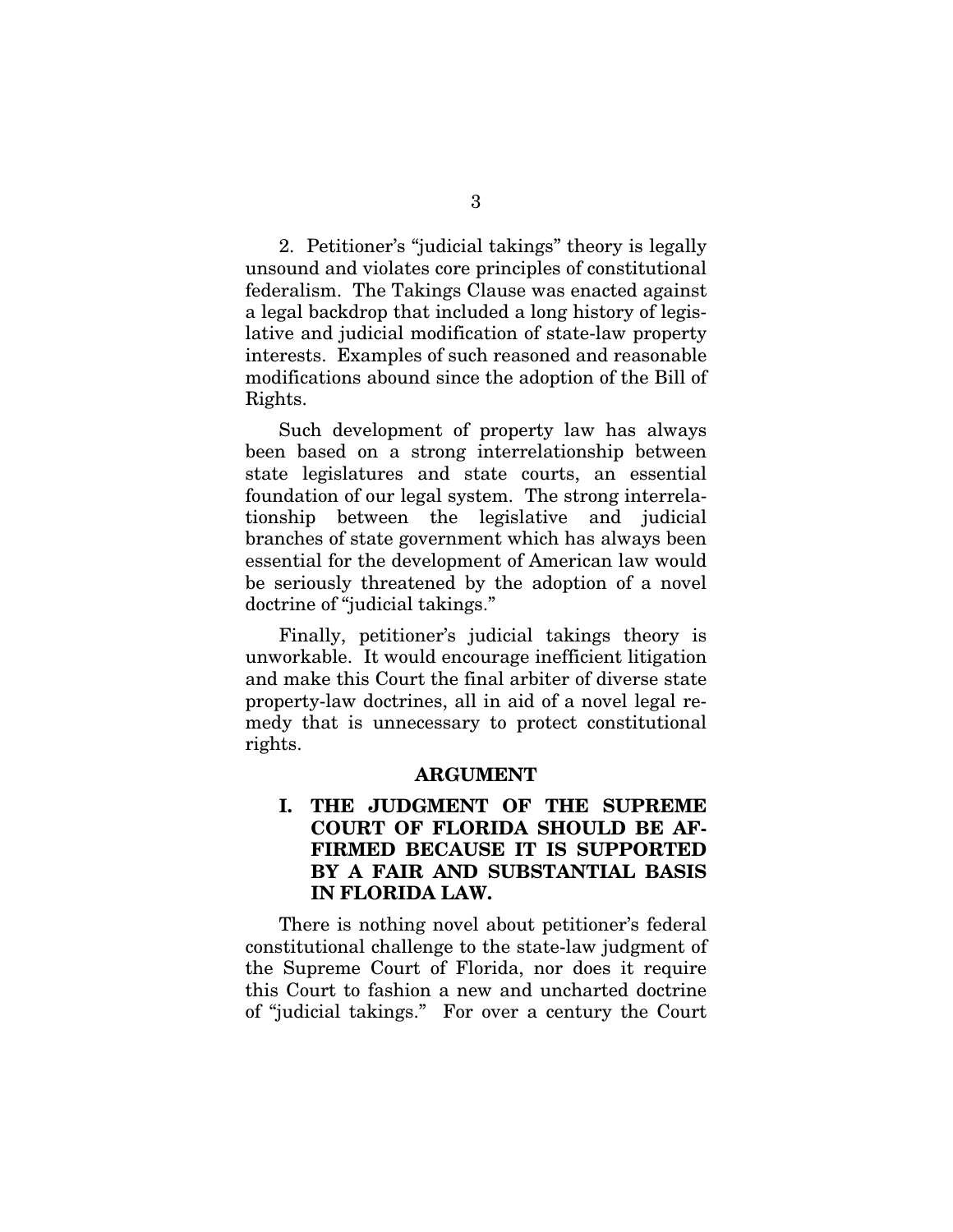has conducted limited and highly-deferential review of state-court interpretations of state law that are challenged as violating federal rights. As the Court explained in *Memphis Natural Gas Co. v. Beeler*, 315 U.S. 649, 654 (1942), state-law questions are "conclusively settled by the decision of the state court save only as this Court, in the performance of its duty to safeguard an asserted constitutional right, may inquire whether the decision of the state question rests upon a fair or substantial basis." *Id.* at 654 (citing *Broad River Power Co. v. South Carolina*, 281 U.S. 537 (1930)). *E.g., Demorest v. City Bank Farmers Trust Co.* 321 U.S. 36, 42 (1944). 2

In *Demorest* this Court rejected petitioner's claim that a judgment of the New York Court of Appeals

í

<sup>2</sup> *Accord Howlett v. Rose*, 496 U.S. 356, 366 (1990) (municipalities' state-law immunity subject to review if state-law basis for immunity was "without any fair or substantial support"); *New York Times v. Sullivan*, 376 U.S. 254, 265 n.4 (1964) (statecourt ruling not reviewed by this Court because it did not lack 'fair or substantial support' in prior Alabama decisions"); *Wolfe v. North Carolina*, 364 U.S. 177, 185-86 (1960) ("It is settled that a state court may not avoid deciding federal questions and thus defeat the jurisdiction of this Court by putting forward nonfederal grounds of decision which are without any fair or substantial support."); *Staub v. City of Baxley*, 355 U.S. 313, 318-19 (1958) (state-court ruling implicating right to freedom of speech inadequate because it was "without any fair or substantial support" in state law); *NAACP v. Alabama ex rel. Patterson*, 357 U.S. 449, 455 (1958) (state court judgment on state-law grounds reviewed because it was "without any fair or substantial support"); *Lawrence v. State Tax Comm'n*, 286 U.S. 276, 282-83 (1932) (state-law grounds for refusal by state court to consider constitutionality of a tax were not "fair or substantial" but rather were "unsubstantial and illusory"); *Ward v. Love County Bd. of Comm'rs*, 253 U.S. 17, 22 (1920) (state-court ruling evaded federal law "by putting forward non-federal grounds of decision that were without any fair or substantial support").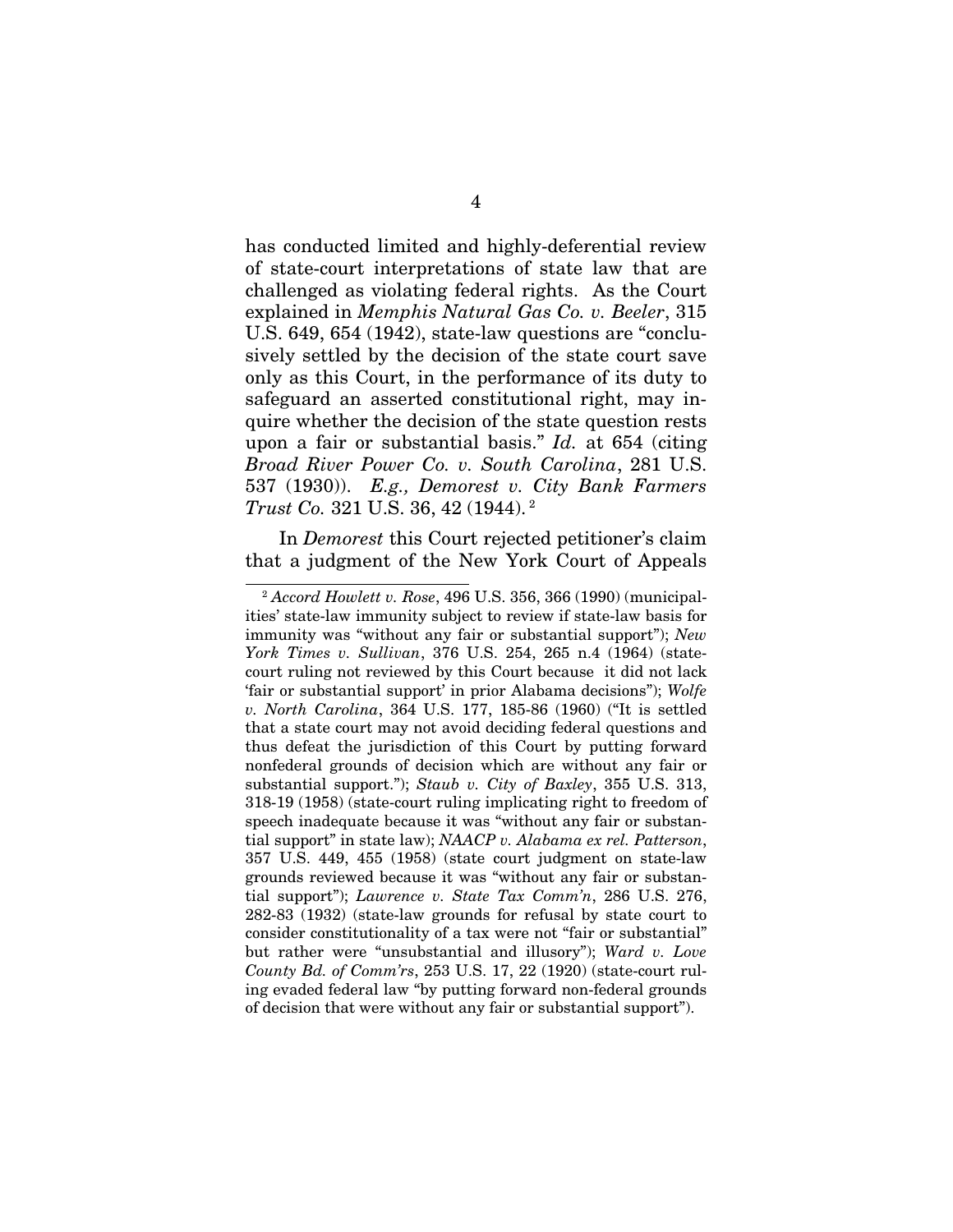effected a federal taking by overruling prior decisions and modifying certain rights of income and remainder beneficiaries in trust property. If, the Court explained, "there is no evasion of the constitutional issue . . . and the nonfederal ground has fair support, this Court will not inquire whether the rule applied by the state court is right or wrong, or substitute its own view of what should be deemed the better rule for that of the state court." *Id*. at 42 (quoting *Broad River Power Co.*, 281 U.S. at 540).

While this rule ensures that a state court judgment cannot evade a federal claim or insulate an unconstitutional statute from federal review merely "by putting forward non-federal grounds of decision," *see Ward v. Love County Bd. of Comm'rs*, 253 U.S. 17, 22 (1920), where there is "no pretence that the [state] Court adopted its view in order to evade a constitutional issue" this Court must accept the state court's determination of its law as authoritative. *Nickel v. Cole*, 256 U.S. 222, 225 (1921). By contrast, a state ground of decision is inadequate "where [it] is so certainly unfounded that it properly may be regarded as essentially arbitrary or a mere device to prevent a review of the decision upon the federal question." *Enterprise Irrigation Dist. v. Farmers Mutual Canal Co.*, 243 U.S. 157, 164-65 (1917).

The applicable line of cases demonstrates that this Court's sole interest when reviewing state-court judgments interpreting state law is ensuring that state courts do not willfully evade the Constitution's requirements. The Court thereby ensures that federal rights will not be violated by state courts acting in bad faith. *See NAACP v. Alabama ex rel. Patterson*, 357 U.S. 449 (1958); *Bouie v. City of Columbia*, 378 U.S. 347, 455 (1964); *Ward*, 253 U.S. at 22.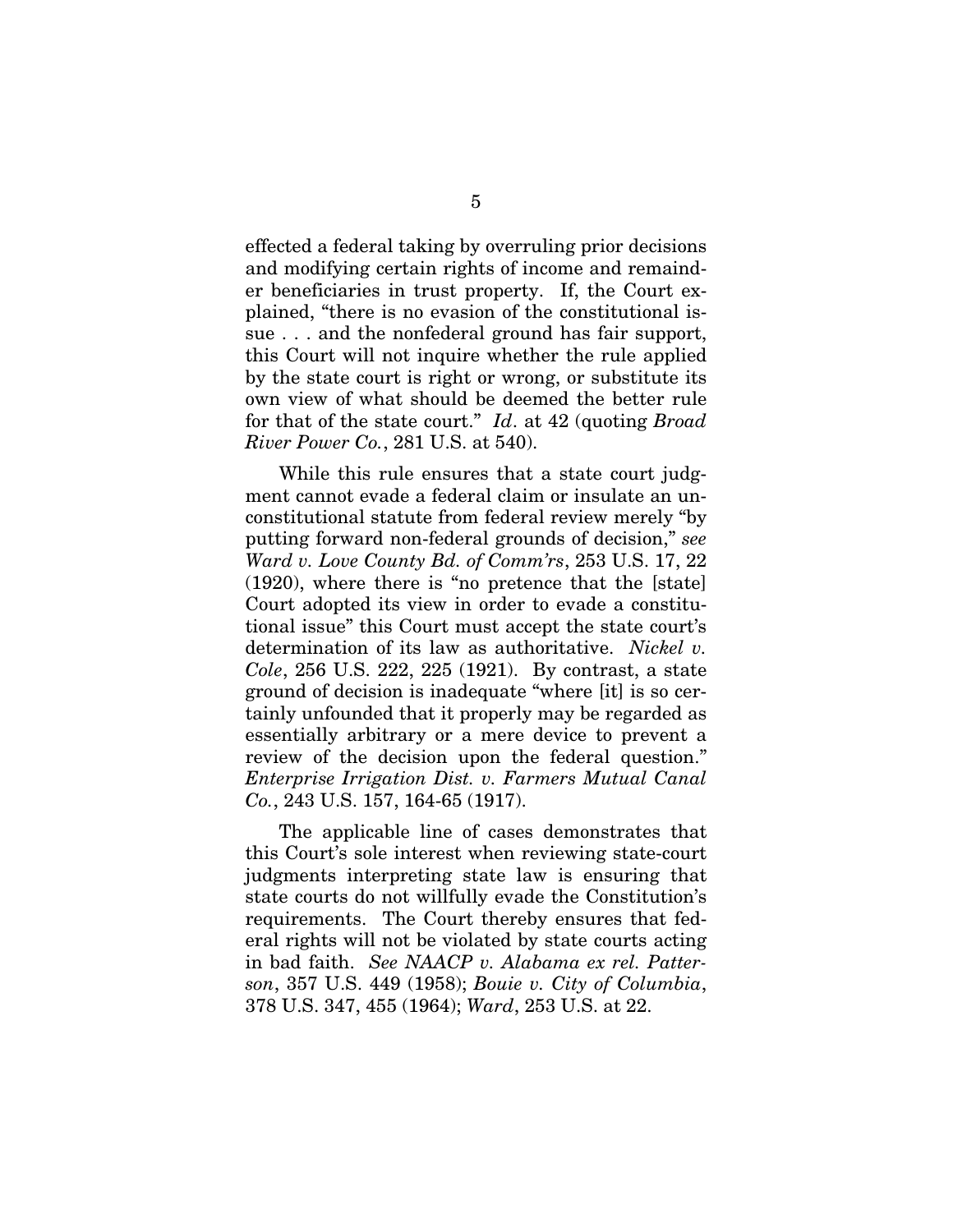When the judgment below is examined to determine whether it rests on a fair or substantial basis in Florida law, it is clear that it should be affirmed. As respondents Walton County and the City of Destin demonstrate, the Supreme Court of Florida "had more than fair support" in state law because "it did not change Florida law in any significant respect at all." Resp. Br. 32; *see id.* at 32-41. The state court's construction of the Beach and Shore Preservation Act is replete with detailed analysis of, and quotations from, Florida common and statutory law. There is nothing in the opinion to suggest any bad faith on the part of the court; on the contrary, the existence of substantial majority and dissenting opinions indicate a full and fair canvassing of the law by the Florida justices. There is accordingly no basis to conclude that their judgment lacked a fair or substantial basis in state law.

By contrast, petitioner's proposed "judicial takings" doctrine squarely conflicts with the long tradition of limited, highly deferential review of state court judgments by this Court. It thus fails to provide a federal-law basis for reversing the judgment of the Supreme Court of Florida.

### II. PETITIONER'S JUDICIAL TAKINGS THEORY IS LEGALLY UNSOUND AND VIOLATES CORE PRECEPTS OF FE-DERALISM.

From the time of the adoption of the Takings Clause, regulation of property rights was accepted as compatible with the Amendment's mandate. Petitioner and its *amici* emphasize that property rights were important to the Founders. They ignore, however, the centuries-long tradition of respect for state power to define and regulate property interests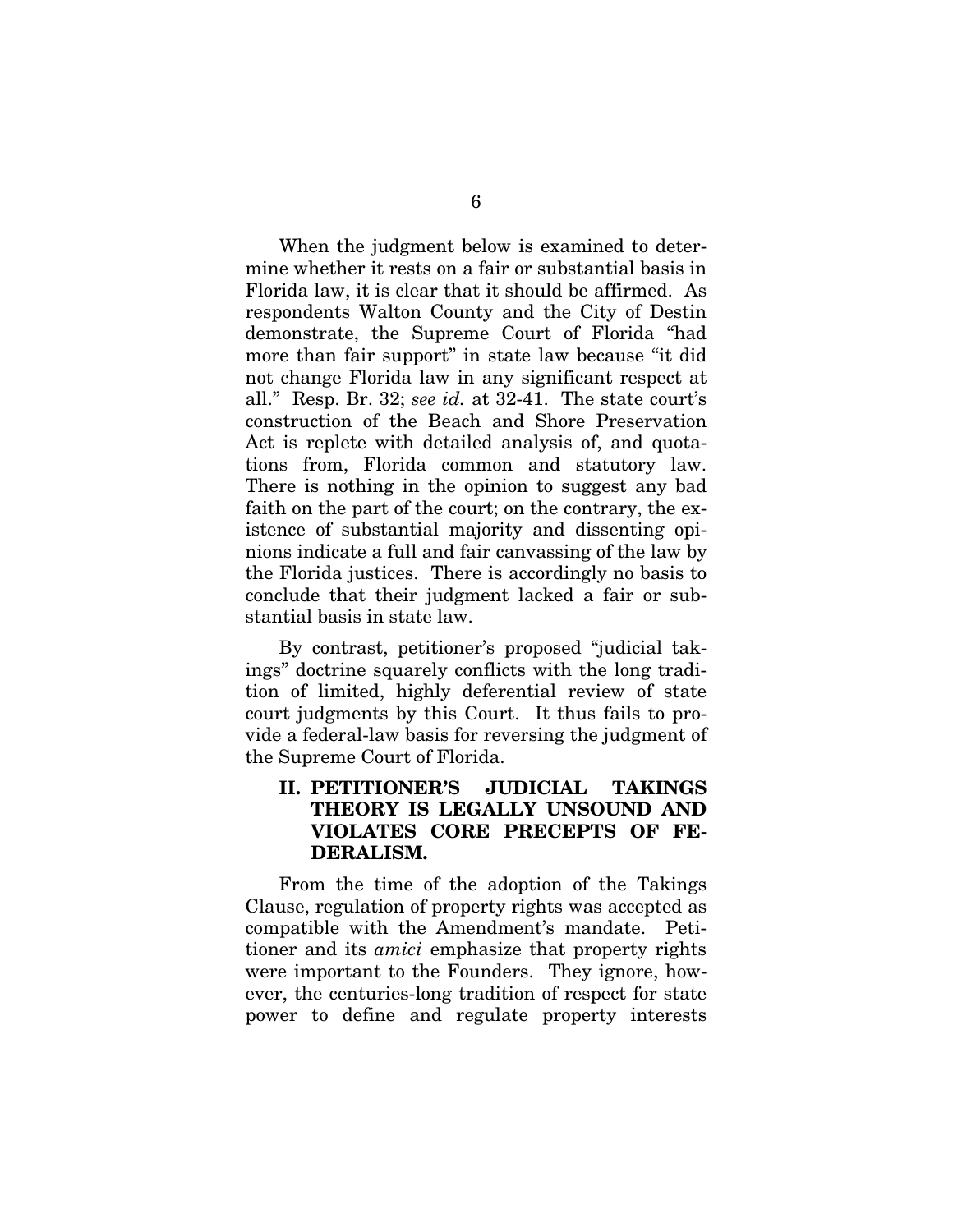through statutory and common law. Petitioner's theory of "judicial takings" and its *amici*'s skewed account of takings jurisprudence fail to incorporate this constitutional history and run roughshod over core principles of federalism.

#### A. The History of the Takings Clause Shows Respect for State Control of the Development of Property Law.

The Fifth and Fourteenth Amendments were adopted against a legal backdrop that included significant legislative and judicial modifications of longestablished common-law property interests.

This history is left out of the expansive interpretation of the Takings Clause advanced by petitioner and its *amici*. From our very beginnings, property regulation went hand-in-hand with American ideals; "American legislatures extensively regulated land use between the time America won its independence and the adoption of the property-protecting measures of the Constitution and the Bill of Rights." John F. Hart, *Land Use Law in the Early Republic and the Original Meaning of the Takings Clause*, 94 Nw. U. L. Rev. 1099, 1100 (2000).

At the time of the Founding, most States were engaged in reform of traditional inheritance laws. *See* Stanley N. Katz, *Republicanism and the Law of Inheritance in the American Revolutionary Era*, 76 Mich. L. Rev. 1 (1977). Thomas Jefferson was the prime mover behind Virginia's statutory revision of inheritance laws, which was "[t]he brightest example of the reform process." *Id*. at 12.

Prior to Jefferson's reform efforts, Virginia's inheritance law "largely adhered to the English system." *Id.* By 1785, with Jefferson's help, Virginia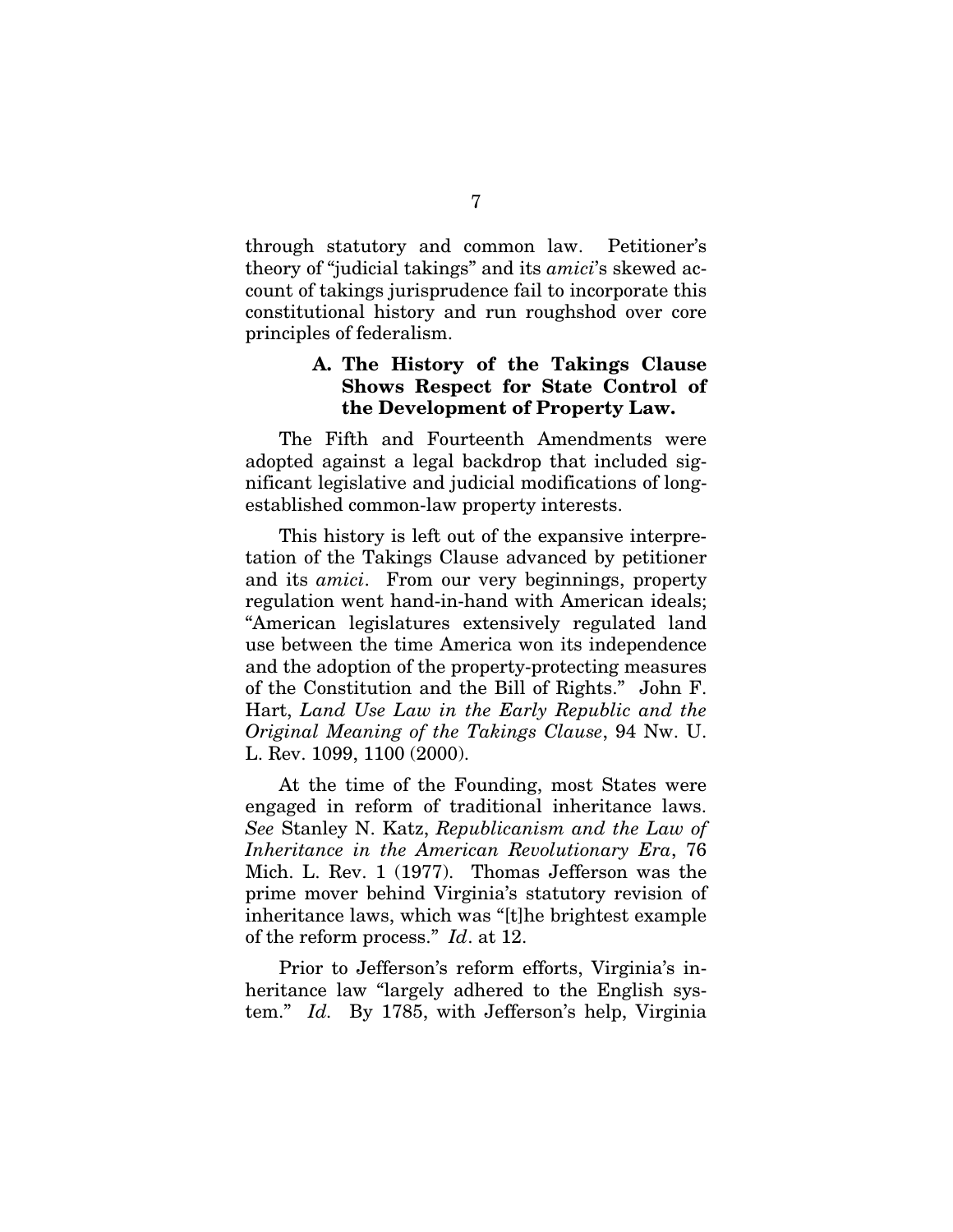had changed the law to abolish both entail and primogeniture. *Id.* at 13. James Madison, the Framer most responsible for the Takings Clause, supported these efforts despite the fact that "Virginia's abolition of entail destroyed valuable reversionary interests in land and slaves that Virginia courts had long protected." Hart, *Land Use Law in the Early Republic*, *supra*, at 1130. Certainly the abolition of entail modified a significant property interest, but Madison did not suggest that termination of this property interest was improper or required compensation.

The other States followed suit, and by 1800 virtually all of them had changed their property laws to abolish primogeniture and entail. To the extent this property-rights limitation was challenged, the Supreme Court upheld it. *See Van Rensselaer v. Kearney*, 52 U.S. 297 (1850) (upholding New York court's validation application of the N.Y. statute of which abolished entail).

The adoption of the Fourteenth Amendment, and the application of the Takings Clause to the States, did not change this legal landscape. In the era of Reconstruction, reform movements sought to change archaic common-law concepts that had grown incompatible with changing conditions and ideals. One example of such reform is the statutory modification of marital property interests and abrogation of the common law of coverture.3

 $\overline{\phantom{a}}$ 

<sup>&</sup>lt;sup>3</sup> The centuries-old common law of coverture had given husbands rights in their wives' property and earnings. *See* Reva B. Siegel, *The Modernization of Marital Status Law: Adjudicating Wives' Rights to Earnings, 1860-1930*, 82 Geo. L.J. 2127 (1994). During the nineteenth century, however, States passed legislation modifying or repealing the law of coverture to give wives the capacity to enter into legal transactions and grant them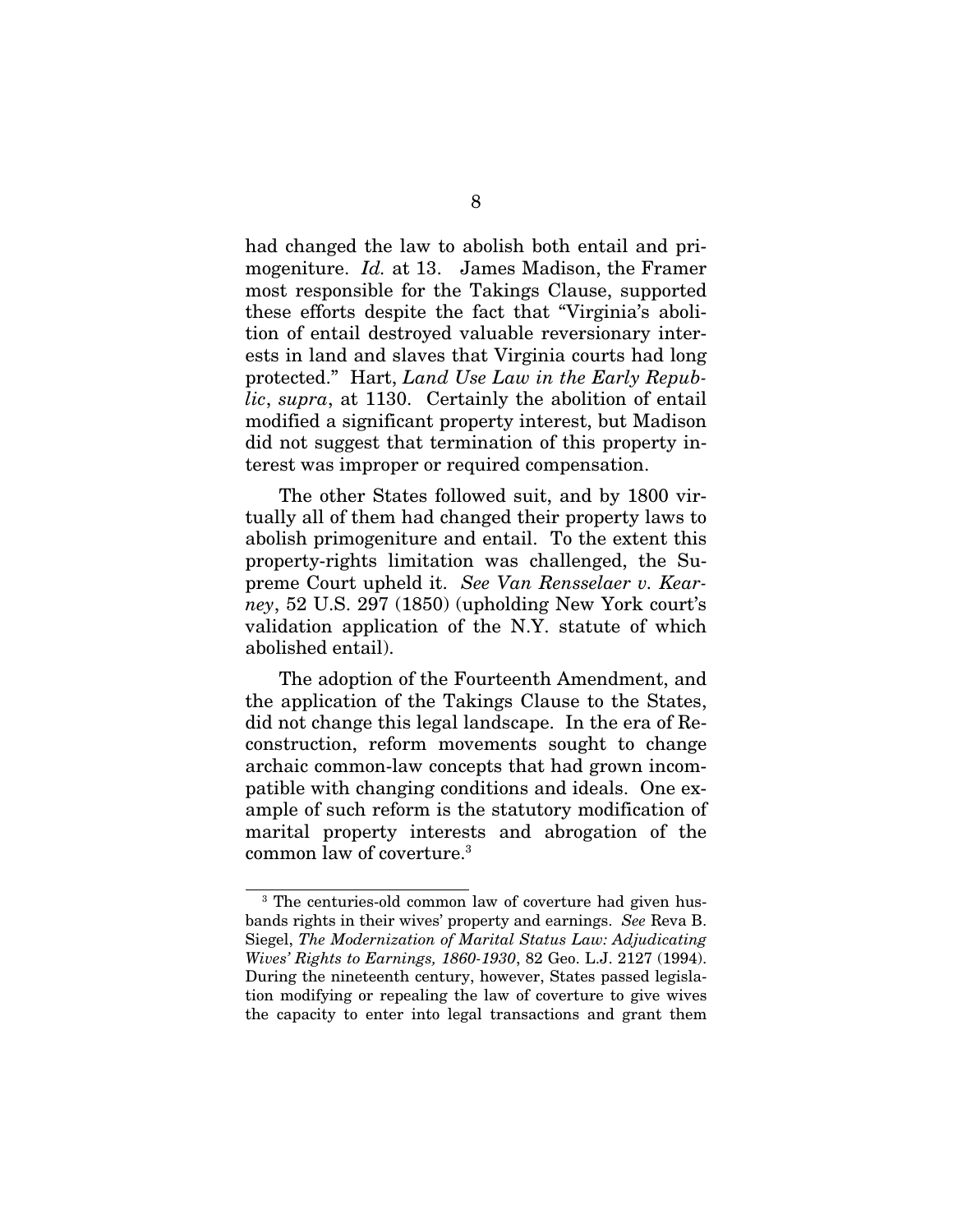The law of coverture was reformed in two phases. First, "reform began with the passage of married women's property acts that allowed wives to hold property in their own right." Siegel, *The Modernization of Marital Status Law*, *supra*, at 2141. Second, the reform movement advocated for earnings statutes, which would have "allowed wives to assert property rights in their labor and granted wives various forms of legal agency respecting their separate property, including the capacity to contract and file suit." *Id.* 

After these reform statutes were enacted, "[i]t fell to the courts in the late-nineteenth century to decide how to square the reform statutes with a common law tradition." *Id.* at 2148. Prior to coverture reforms, the common law property "bundle of sticks was rather large for men and correspondingly small for married women." Jerry L. Anderson, *Comparative Perspectives on Property Rights: The Right to Exclude*, 56 J. Legal Educ. 539, 540 (2006). After the reform of coverture, certain elements henceforth belonged to women. Yet despite this alteration of property rights, neither the reform acts themselves nor the judicial decisions squaring the statutes with the common law were declared unconstitutional takings.

Accordingly, at the time the Takings Clause was ratified, as well as when it was applied to the States in the mid-nineteenth century, States were extensively engaged in modification of common law property interests in response to changed conditions.

í

rights in their property and earnings. *See, e.g.*, Kathleen S. Sullivan, Constitutional Context: Women and Rights Discourse in Nineteenth Century America 69-70 (2007); Richard H. Chused, *Married Women's Property Law: 1800-1850*, 71 Geo. L.J. 1359, 1397-98 (1983).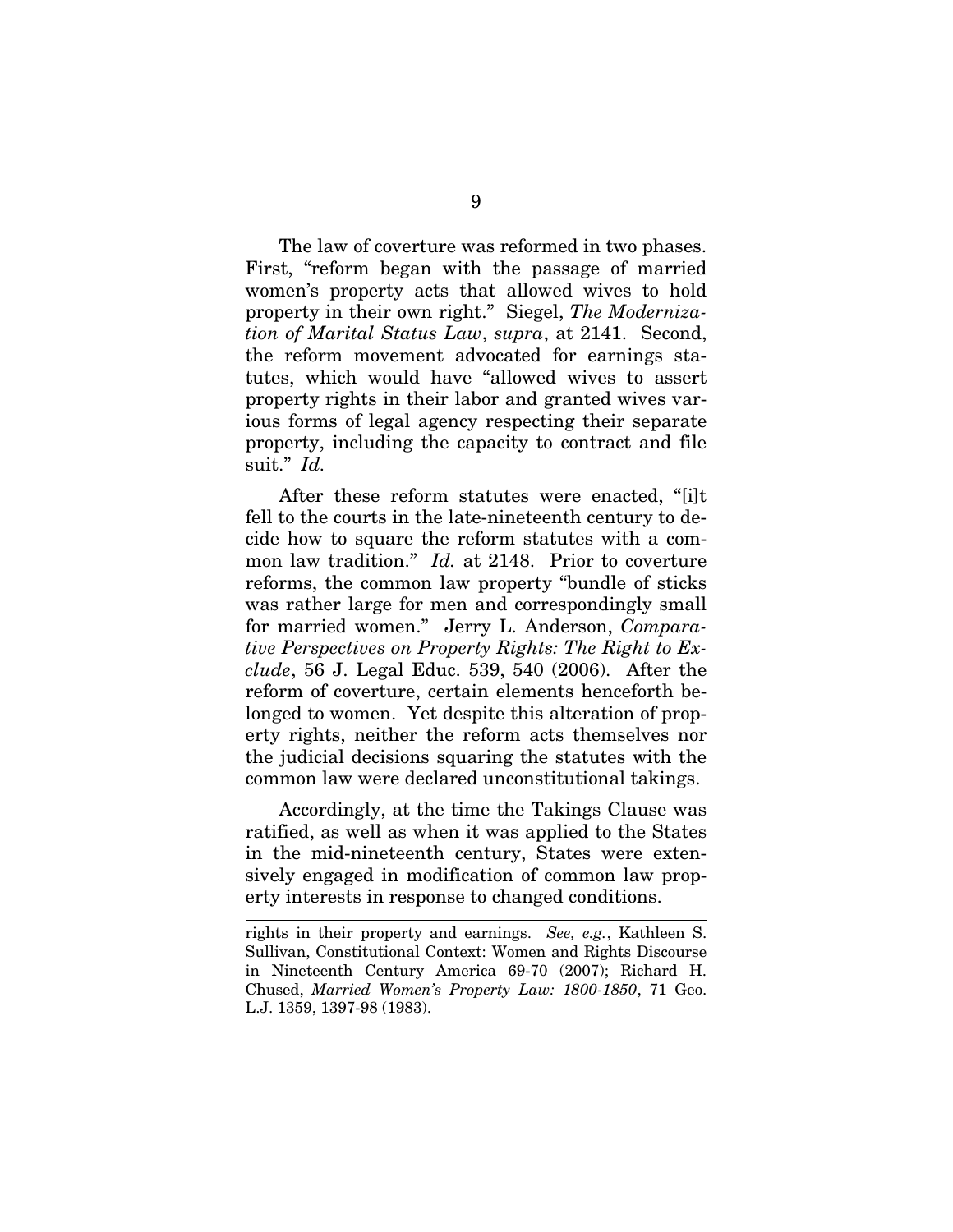### B. Development of State Property Law Requires a Strong Relationship Between State Legislatures and State Courts That Should Not Be Sundered by Petitioner's Doctrine of Judicial Takings.

The examples of property law development discussed above are illustrative not just of the constitutionality of state reform of the common law, but also of the interaction between background common law interests and legislative enactments. Petitioner's proposed federal "judicial takings" review threatens to disturb this time-honored, incremental development of state common law of property by state and local policy makers and state courts.

From the beginnings of our legal system, the United States has "been a nation of both statutes and common law." Alexandra B. Klass, *Common Law and Federalism in the Age of the Regulatory State*, 92 Iowa L. Rev. 545, 548 (2007). Following Oliver Wendell Holmes, legal theorists observed that state legislatures, enacting statutes, and common law courts, by interpreting these statutes and filling in any gaps related to background common law principles, worked in tandem and "argued for a strong interrelationship between the common law and legislative developments." *Id.* at 551.

As Dean Pound noted, even in an era of increased legislative and executive lawmaking, common law remained necessary "to fill the gaps in legislation, to develop the principles introduced by legislation, and to interpret them." Roscoe Pound, The Spirit of the Common Law 174 (1921). *See also Moragne v. States Marine Lines*, 398 U.S. 375, 392 (1970) ("It has always been the duty of the common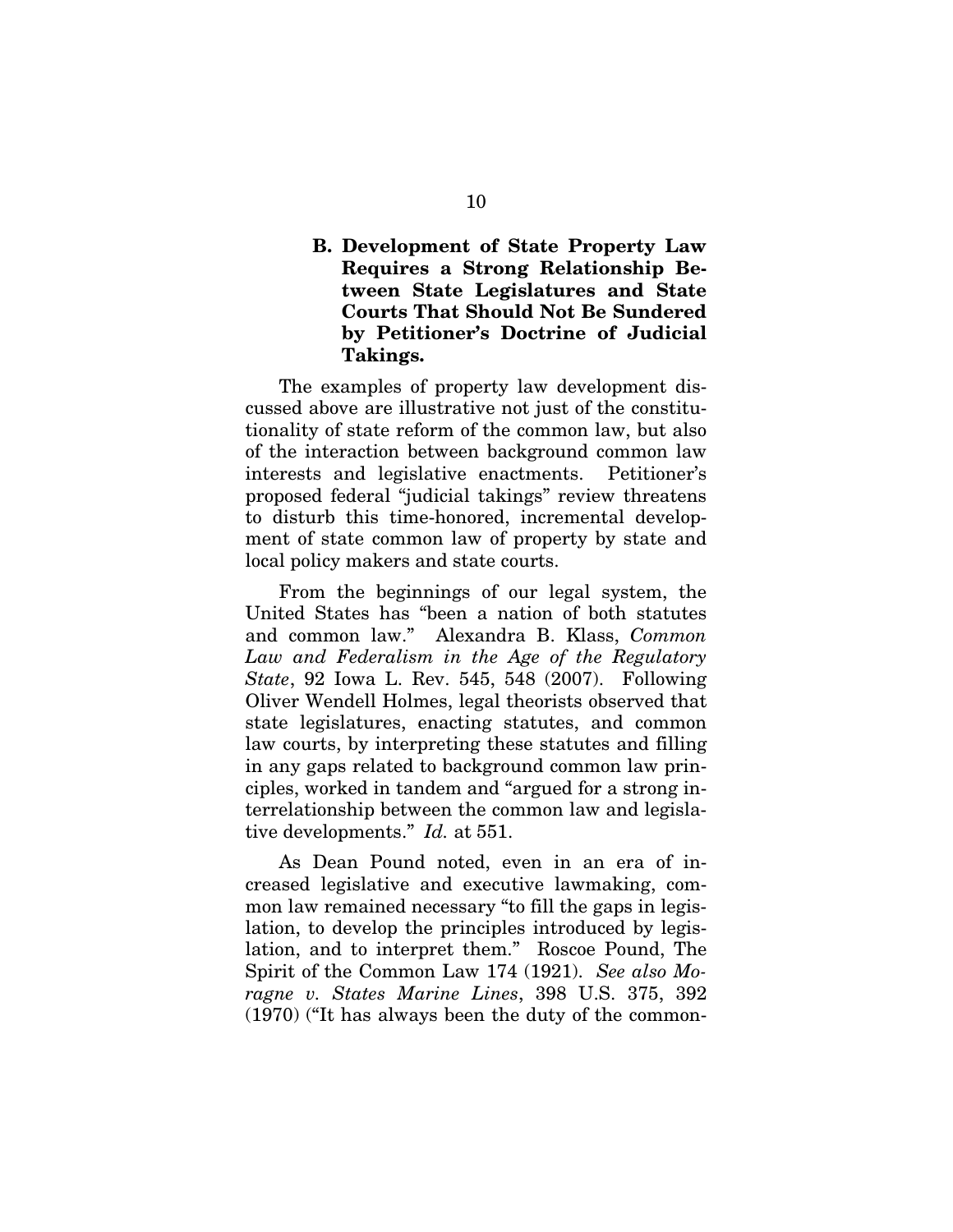law court to perceive the impact of major legislative innovations and interweave the new legislative policies with the inherited body of common-law principles—many of them derived from earlier legislative exertions.").4

The interaction between the common law and statutory law has been longstanding. One of Blackstone's purposes was to "show legislators the problems with the state of the common law so that they might be inclined to exercise their statutory authority in amending it." Bernadette Meyler, *Towards a Common Law Originalism*, 59 Stan. L. Rev. 551, 562  $(2006).5$ 

 $\overline{a}$ 

<sup>4</sup> If common-law courts fill in a legislative gap in a way at odds with the will of the people or the intent of the state legislature, the latter can clarify the law to reverse or soften judicial common law decisions. *See* M. Stuart Madden, *The Vital Common Law: Its Role in a Statutory Age*, 18 U. Ark. Little Rock L.J. 555, 562 (1996) ("Where a state's high court has countenanced a new rule, the political process provides for a legislative veto."); Ellen Ash Peters, *Common Law Judging in a Statutory World: An Address*, 43 U. Pitt. L. Rev. 995, 997 (1982) ("Even in cases to which no statute presently applies, the fact that the legislature is always, or virtually always, in session casts a considerable shadow on innovation in common law growth and development.").

<sup>&</sup>lt;sup>5</sup> The first States recognized the diversity of state common law, and the potential for further diversity due to state court interpretations of the common law or legislative modifications. *See* Hugh Henry Brackenridge, Law Miscellanies iv (Lawbook Exchange Ltd. 2001) (1814) (compilation designed to create "an edition of Blackstone's Commentaries . . . referring to the variations in the law as it is in the state of Pennsylvania from that of England: the variations in the introduction of the common law, and in the statute law as it has been changed, or superseded, by our acts of assembly").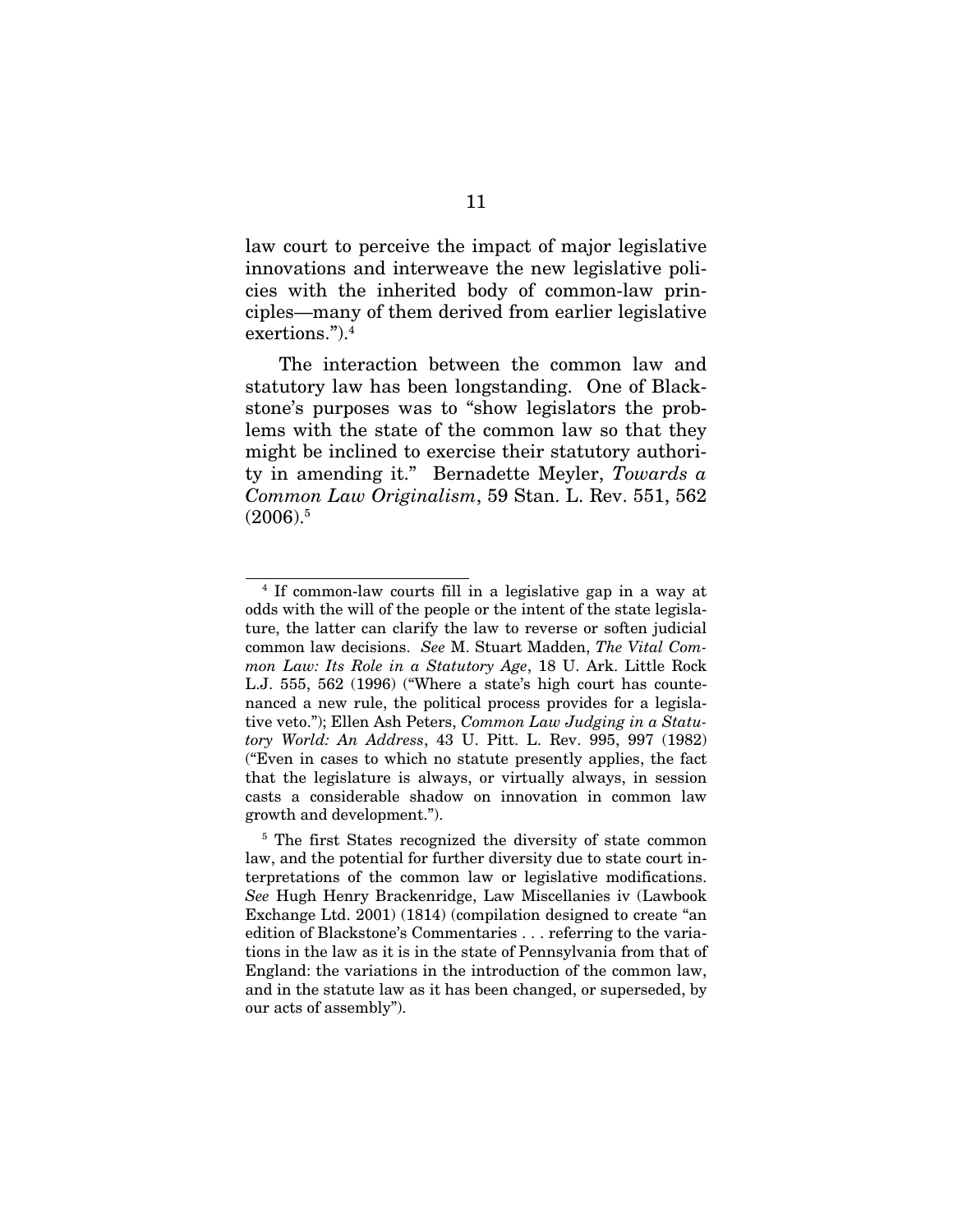Connecticut Supreme Court Justice Ellen Ash Peters has noted that "the role of statutes is just as crucial in the litigation involving so-called common law subjects, such as torts, contracts, property, and procedure, as elsewhere." Peters, *Common Law Judging in a Statutory World*, *supra*, at 995.Statutes themselves are often "a source of policy for consistent common law development." *Id.* at 998. Just as legislatures consider the common law in enacting statutes, state courts consider statutes "as a source of common law policy." *Id.* at 1006.

Interrupting this dynamic relationship through federal "judicial takings" review would undermine the nation's system of "cooperative judicial federalism," *Lehman Bros. v. Schein*, 416 U.S. 386, 391 (1974), in which state courts have the authority to define and develop state common law rules of property. *See Lucas v. South Carolina Coastal Council*, 505 U.S. 1003, 1032 n.18 (1992). Federal court review of state common-law judgments under the guise of "judicial takings" claims would have a disruptive effect on cooperative judicial federalism.

The Florida legislature acted precisely to keep pace with its changing environment in enacting the Beach and Shore Preservation Act of 1965. Fla. Stat. §§ 161.011 *et seq*. Acting to protect the State's citizens and environment, the legislature declared that "beach erosion is a serious menace to the economy and general welfare of this state and has advanced to emergency proportions." Fla. Stat. § 161.088. The Act modifies or suspends certain aspects of common law to respond to changing environmental and economic conditions, while expressly preserving all other common law rights. *Id*. § 161.201.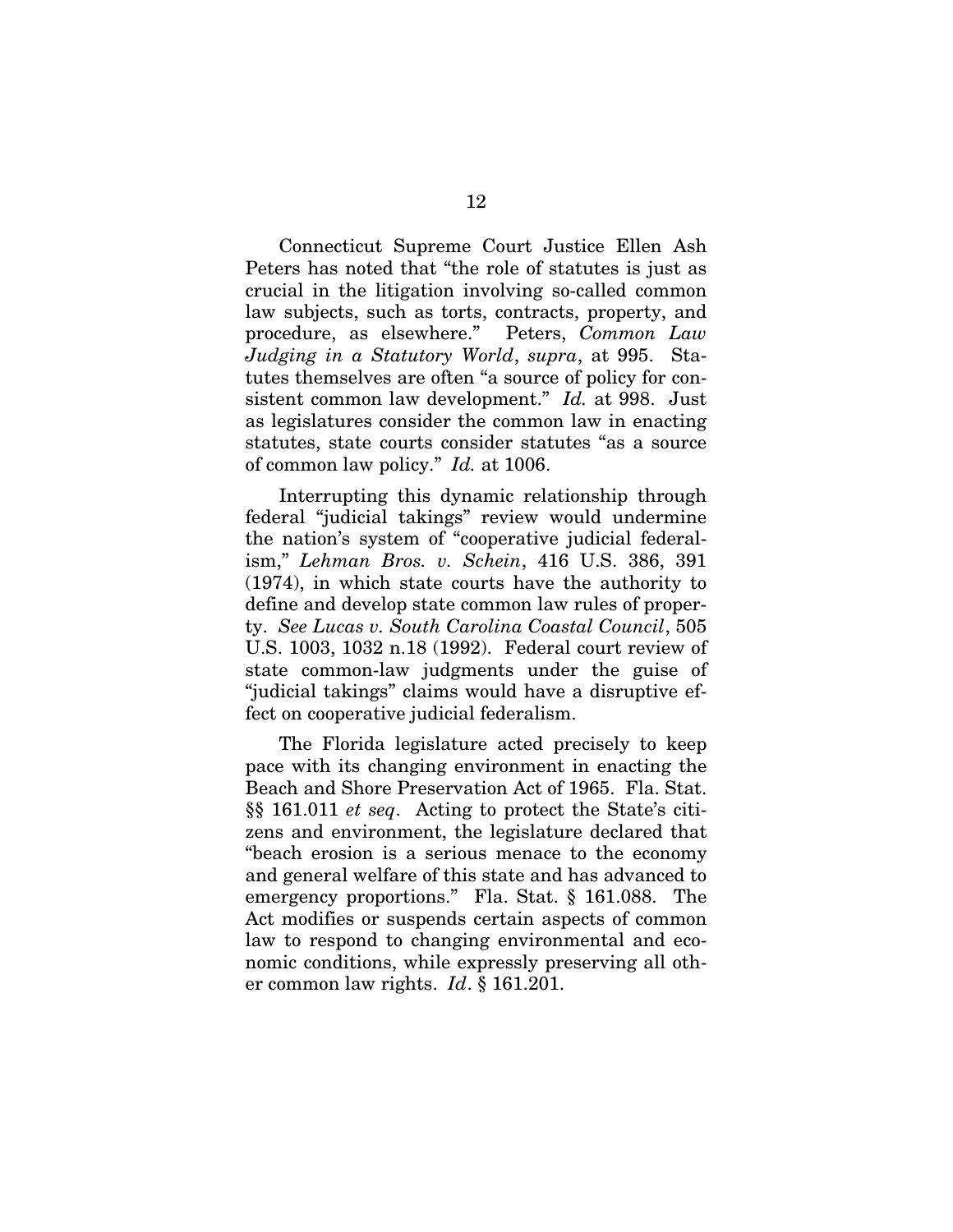This statute and the Florida Supreme Court's construction of it in accordance with the common law principles exemplify the dynamic relationship in which state courts and state legislatures engage to develop state law. This Court is ordinarily highly deferential to this process. *See, e.g., General Motors Corp. v. Romein*, 503 U.S. 181, 187 (1992). As the Court explained in *Sauer v. City of New York*, States have the right to modify and determine complex issues at the intersection of private and public property, even if it is sometimes a messy process:

> The right of an owner of land abutting on public highways has been a fruitful source of litigation in the courts of all the states, and the decisions have been conflicting, and often in the same state irreconcilable in principle. The courts have modified or overruled their own decisions, and each state has in the end fixed and limited, by legislation or judicial decision, the rights of abutting owners in accordance with its own view of the law and public policy. As has already been pointed out, this Court has neither the right nor the duty to reconcile these conflicting decisions nor to reduce the law of the various states to a uniform rule which it shall announce and impose.

206 U.S. 536, 548 (1907).

*Amici* urge the Court to ensure that state legislatures and common law courts are allowed the "substantial leeway" required to reevaluate and refine common law interests in response to changing conditions. *See Rogers v. Tennessee*, 532 U.S. 451, 462 (2001).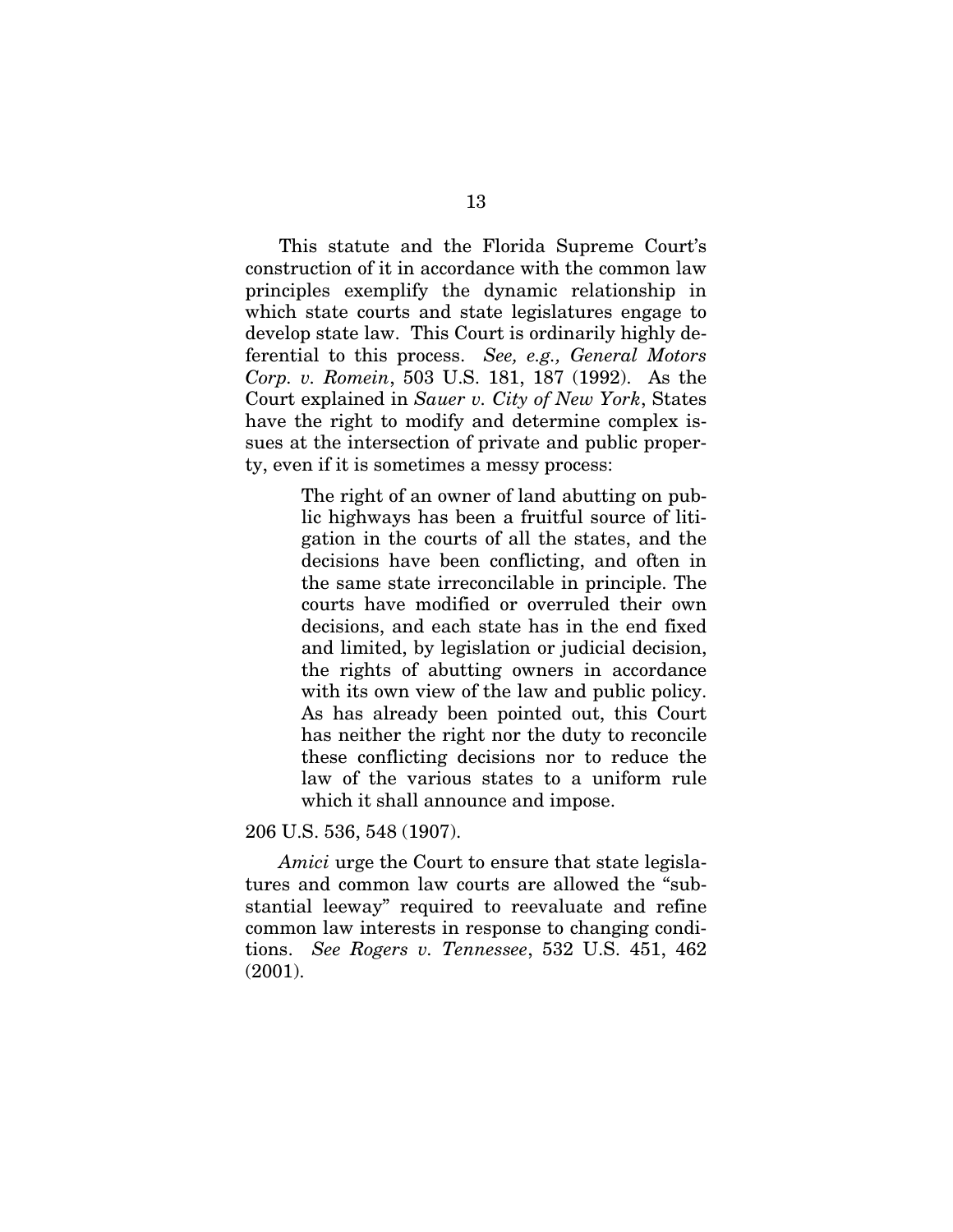#### C. Petitioner's Judicial Takings Theory Is Unworkable.

Petitioner's theory of federal judicial takings review would encourage inefficient litigation, make this Court the final arbiter of diverse state property law regimes, and, as explained in Argument I, *supra*, introduce a novel constitutional theory that is wholly unnecessary to protect constitutional rights.

Any claims raised under a judicial takings theory could likely only be brought on direct review to this Court. Federal review of state court judgments is based on the Supremacy Clause of Article VI, as enforced by the First Judiciary Act, 1 Stat. 73, 85 (1789), codified at 28 U.S.C. § 1257. Section 1257 confers exclusive jurisdiction to review the final judgments of state courts upon this Court. *Id.*

The *Rooker-Feldman* doctrine has made clear that a federal district court may not exercise subject matter jurisdiction over a lawsuit complaining of an injury caused by a state court judgment and seeking review and rejection of the judgment. *See, e.g.*, *Exxon Mobil Corp. v. Saudi Basic Indus. Corp.,* 544 U.S. 280, 291 (2005); *Rooker v. Fidelity Trust Co.,* 263 U.S. 413 (1923). *See also Williamson County Reg'l Planning Comm'n v. Hamilton Bank*, 473 U.S. 172 (1985); *San Remo Hotel v. City and County of San Francisco,* 545 U.S. 323 (2005). Accordingly, challenges to state court decisions as violative of the Takings Clause can be brought only in this Court. *See* Barton H. Thompson, Jr., *Judicial Takings*, 76 Va. L. Rev. 1449, 1511 (1990) ("Because of the limited authority of federal district courts to review state court decisions collaterally . . . only the United States Supreme Court may be able to hear most judicial takings challenges to state decisions.").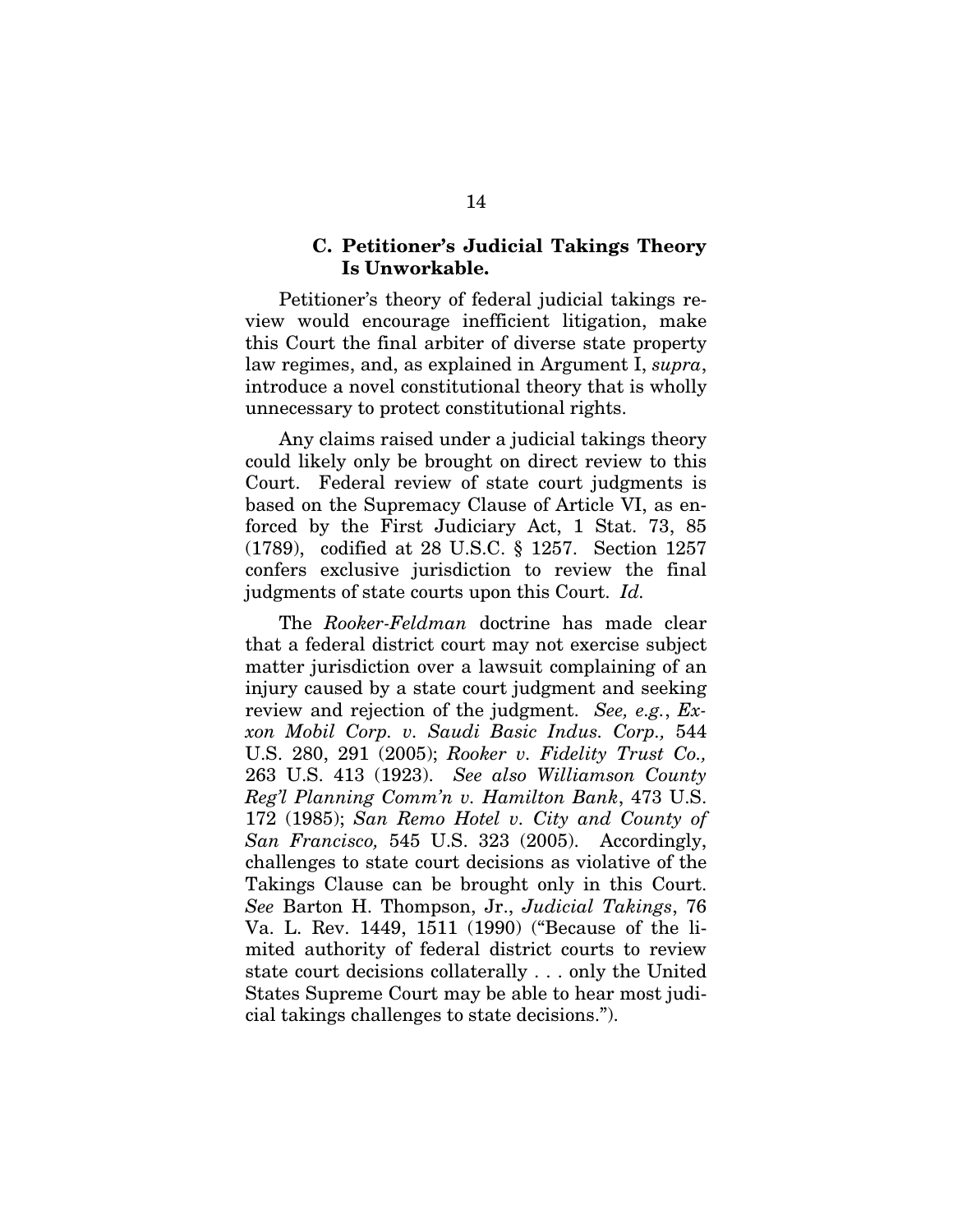With the Supreme Court as the only federal forum, petitioner's judicial takings theory raises logistical difficulties, particularly where, as here, there is no evidentiary record on key elements of a takings claim. *Cf. Stevens v. City of Cannon Beach*, 510 U.S. 1207 (1994) (Scalia, J., dissenting from denial of certiorari) (noting that the lack of "any record concerning the facts" was an obstacle to reviewing petitioners' judicial takings claim).

In this case, there has been no record compiled on the property owner, the parcel of property, the value of the property, or any offsetting benefits. There has been no demand for just compensation and the State has not denied such compensation. *See San Remo*, 545 U.S. at 326 ("[T]akings claims are not ripe until a State fails 'to provide adequate compensation for the taking.'") (quoting *Williamson County*, 473 U.S. at 195). As Justice Scalia noted when the Court was faced with a similar evidentiary lacuna, "[i]t is beyond our power—unless we take the extraordinary step of appointing a master to conduct factual inquiries—to evaluate petitioners' takings claim." *Cannon Beach*, 510 U.S. at 1207.

Petitioner's judicial takings theory would require this Court to monitor and review diverse systems of state property law. This theory would also compel the Court to oversee the development, *ab inititio*, of evidentiary records adequate to adjudicate each judicial takings claim. In short, petitioner's theory is unworkable as a practical matter as well as unsound as a legal matter.